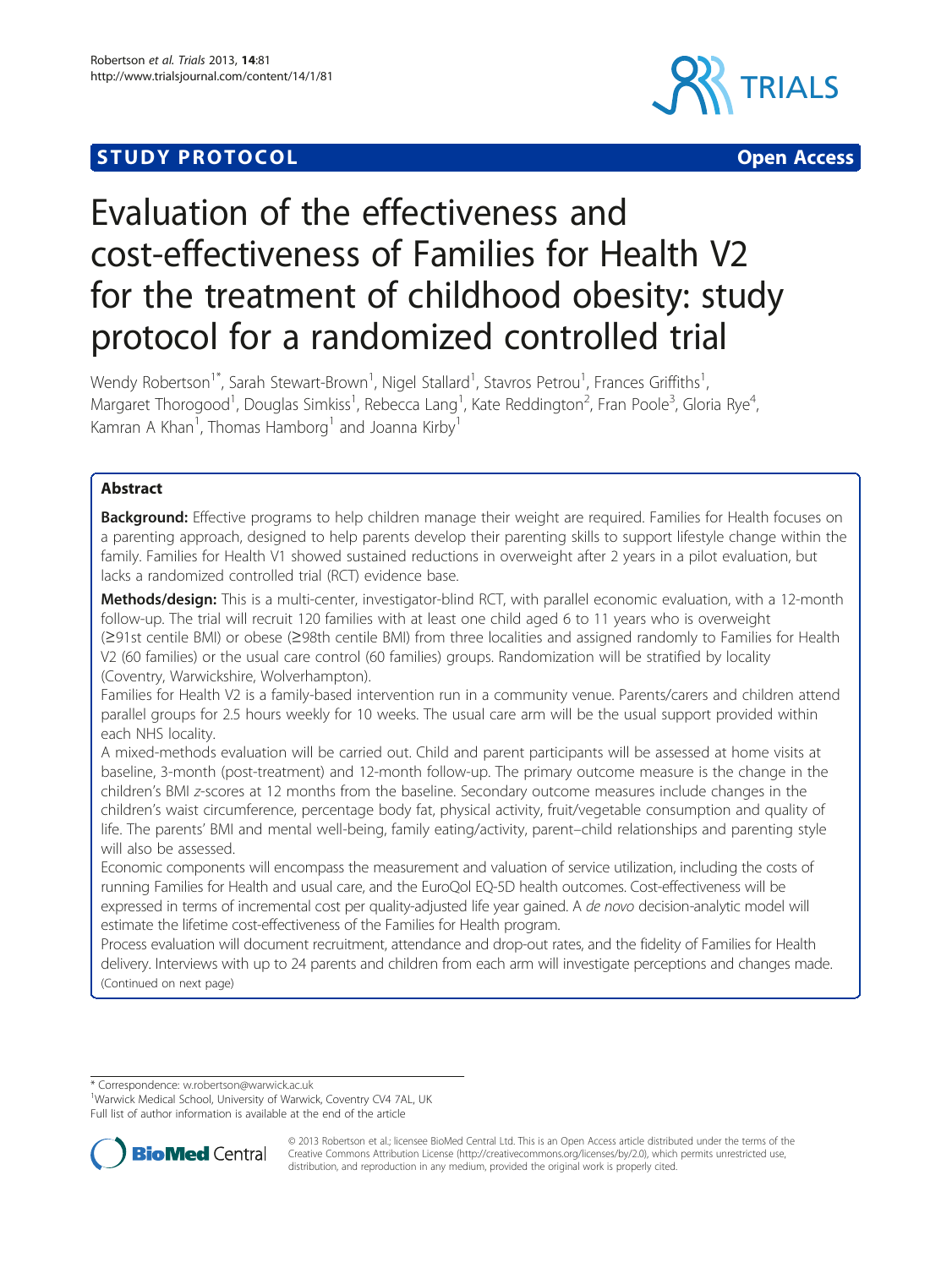#### (Continued from previous page)

Discussion: This paper describes our protocol to assess the effectiveness and cost-effectiveness of a parenting approach for managing childhood obesity and presents challenges to implementation.

Trial registration: Current Controlled Trials [ISRCTN45032201](http://www.controlled-trials.com/ISRCTN45032201)

Keywords: Childhood obesity, Weight management, Parenting, Randomized controlled trial, Economic evaluation

#### Background

The prevalence of obesity in children aged 2 to 15 in England rose from 11.7% in 1995 to 18.9% in 2004 and, although the trend may now be flattening (16% in 2010), it remains high with a third of children classified as either overweight or obese [\[1\]](#page-11-0). There are an estimated 750,000 children aged 2 to 10 in England who are obese [[2](#page-11-0)]. Obesity in childhood increases the risk of poor physical health in childhood, including type-2 diabetes and cardiovascular risk factors, particularly when obesity is severe [[3](#page-11-0)]. Psychological well-being is impaired with low self-esteem and depression in children attending for treatment of obesity [\[4](#page-11-0)]. There is evidence that childhood obesity also affects adult health. Longitudinal studies indicate that a higher BMI in childhood or adolescence increases morbidity and mortality from coronary heart disease in adulthood [\[5,6](#page-11-0)] and is associated with adverse socioeconomic outcomes in women [[7,8\]](#page-11-0). Furthermore, 40% to 70% of obese children become obese adults [\[9\]](#page-11-0), with the associated risks to adult health.

The prevention and management of childhood obesity is now a public health priority. Effective interventions are needed to treat children who are obese, in order to reduce ill-health in children and the proportion whose obesity continues into adulthood. A Cochrane systematic review of interventions to treat obesity identified 64 RCTs, and of these only two were from the UK [\[10](#page-11-0)]. Of these, 37 studies were lifestyle interventions for children <12 years (four dietary, nine physical activity, twenty-four behavioral). They concluded that it is difficult to recommend any particular intervention, but indicated that family-based lifestyle interventions combining dietary, physical activity and behavioral components can produce 'a significant and clinically meaningful reduction in overweight' (p. 2). Parental involvement was identified as useful with children under 12. A review of the limited research on interventions focusing on parenting to treat childhood obesity shows a small to moderate effect on weight-related outcomes [[11](#page-11-0)]; meriting further development. NICE [[12](#page-11-0)] and Oude Luttikhuis et al. [[10](#page-11-0)] both point to the paucity of costeffectiveness studies.

Recent RCTs in the UK on interventions targeting children who are obese have covered a variety of approaches. An RCT of the 9-week family-based community program MEND (Mind, Exercise, Nutrition... Do it!) with 116 children (8 to 12 years) showed a between-group difference in the BMI z-score at the 6-month follow-up of −0.24 (95% CI: -0.34 to −0.13, P < 0.0001, n = 82) in favor of MEND over a waiting list control [\[13](#page-11-0)]. A further RCT compared pediatric dieticians using a one-to-one behavioral approach (5 hours) with standard dietetic care (1.5 hours) in 134 children (5 to 11 years) [[14\]](#page-11-0). No significant differences in BMI z-scores were found at 6 or 12 months. A feasibility RCT compared the community-based Watch It program (delivered by health trainers) with a waiting list control, in 70 children and adolescents, finding no significant change in BMI z-score with treatment [\[15\]](#page-11-0). Another RCT has assessed whether Epstein's 'family-based behavioral treatment' is effective in a UK National Health Service (NHS) hospital setting  $(n = 72)$  [\[16](#page-11-0)]. In comparison with a waiting list control, there was no significant difference between the groups in BMI z-score, although both treatment and control groups showed significant reductions.

Families for Health is a family-based group intervention for the treatment of children aged 6 to 11 years who are overweight or obese. The program puts greater emphasis on parenting skills, relationship skills and emotional and social development than other similar interventions, and combines this with information about lifestyle. Given the likely effectiveness of parenting interventions in the treatment and prevention of childhood obesity [\[11](#page-11-0)], this approach has been investigated as an alternative in the UK. The development and evaluation of the Families for Health program has followed the Medical Research Council (MRC) framework for complex interventions [\[17\]](#page-11-0). A prepost pilot in Coventry of 27 children showed that mean reductions in the children's BMI z-scores from baseline were sustained at 9 months (−0.21, 95% CI: −0.35 to −0.07, P = 0.007) [[18](#page-11-0)] and 2 years (-0.23, 95% CI: -0.42 to -0.03,  $P = 0.027$ ) [\[19](#page-11-0)]. There were also other health-related improvements. Interview data showed that parents found the parenting approach helpful, providing the tools to become 'agents of change' in the family. NHS costs to deliver the program were £517 per family or £402 per child [\[19\]](#page-11-0).

In this paper we describe the protocol for a randomized controlled trial and parallel economic evaluation of Families for Health and the main implementation challenges we have encountered.

#### Aim and objectives

Our aim is to assess the effectiveness and cost-effectiveness at 12 months of the Families for Health program delivered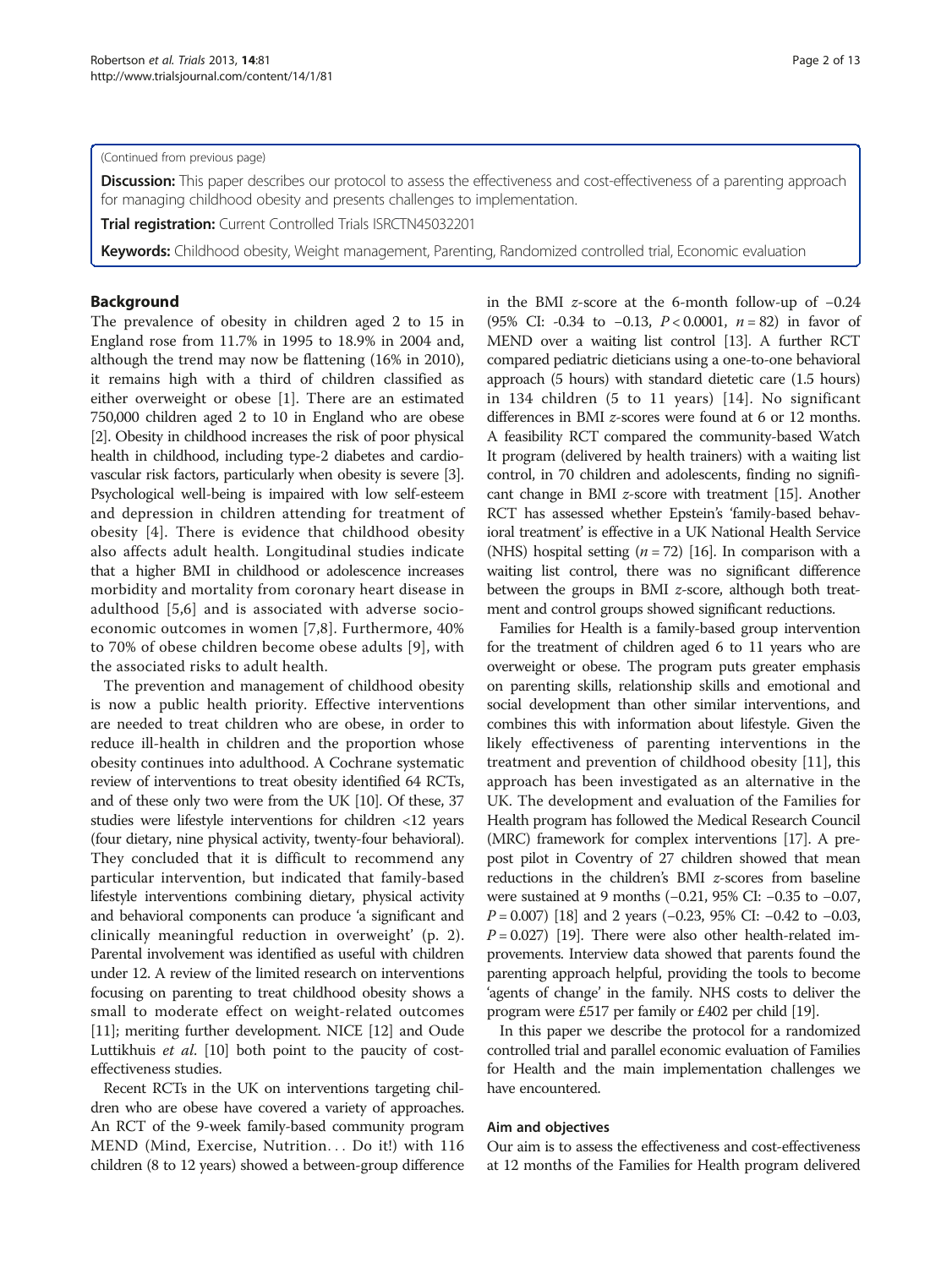within the NHS using a randomized controlled trial methodology.

Our objectives are to:

- Assess the effectiveness of the Families for Health program in reducing the BMI z-score in children aged 6 to 11 years who are overweight or obese.
- Evaluate the cost-effectiveness of the Families for Health program (expressed in terms of incremental cost per quality-adjusted life year gained).
- Investigate parents' and children's views of the program and their observations on approaches to maximizing impact.
- Investigate facilitators' views of the program and their observations on approaches to maximizing impact.

# **Methods**

# Design

The trial will evaluate the effectiveness of Families for Health in comparison to usual care in children aged 6 to 11 years who are overweight or obese. The design of the trial is a multi-center, randomized parallel group controlled trial with parallel economic evaluation and 12-month follow-up. Participants will be randomized to either of two arms: Families for Health intervention (60 families) or the control group receiving usual care (60 families).

Outcomes will be assessed at baseline, end of program (3 months) and 12 months post randomization, to evaluate both the short-term and sustained effects. A mixed-methods evaluation will run in parallel to the trial. See Figure [1](#page-3-0) for the CONSORT flow diagram of families in the trial.

# Setting

The three localities are Primary Care Trusts (PCTs) within the West Midlands: NHS Coventry, NHS Warwickshire and Wolverhampton City PCT.

#### Sample size calculation

For power calculations we assumed a residual standard deviation in the BMI z-score of 0.22, a standard deviation of the random family effects of 0.14, an intra-cluster correlation of 0.1 in the intervention groups, a two-sided significance of 5% and that 60% of participating families have one overweight or obese child and 40% have two. Allowing for clustering effects by family and for group effects in the intervention arm, a sample size of six groups of ten families (60 families) in the intervention arm and 60 families in the control arm gives a power of 94% to detect an intervention effect of 0.2 in BMI z-scores. If 30% of families drop out, the study retains a power of 88%. Power values were estimated using a simulation study including 10,000 simulated trials. Calculations were informed by

estimates from the pilot [[18](#page-11-0)]. As a check, we also calculated the power when no families have more than one overweight or obese child. In this case the power is 92% or 83% if 30% of families drop out.

#### Recruitment

#### Inclusion criteria

Families must have at least one overweight (≥91st centile for BMI) or obese (≥98th centile for BMI) child aged 6 to 11 years, based on UK 1990 BMI [[20](#page-11-0)]. At least one parent or guardian and the overweight child must be willing to take part.

#### Exclusion criteria

Families where the parent or child has insufficient command of English, who would find it difficult to participate in the group, will be excluded. Children with a metabolic or other recognized medical cause of obesity will be excluded. Children with severe learning difficulties and/or severe behavioral problems, who would find it difficult to participate in a group-based program, will be excluded.

The trial will recruit 40 families from each of the three Primary Care Trusts. Each trust will run two Families for Health programs. Families will primarily be recruited via referral from local services, the National Child Measurement Programme (NCMP) or by self-referral following publicity in the local media. Other recruitment methods include school newsletters, distribution of flyers, posters in the local community and recruitment at local health events. Data from the NCMP 2008/9 estimates the pool of potential participants is in excess of 600 children in each of Warwickshire, Coventry and Wolverhampton in Year 6 (10 to 11 years) alone [\[21\]](#page-11-0).

#### Obtaining informed consent

The researchers will use a three-step procedure to obtain informed consent, giving parents and children time to consider whether they wish to participate. Each potential participant is given or sent by post information sheets about the trial (child and parent versions). After a minimum of 3 days, parents are contacted by telephone to ask whether they are still interested in taking part in the trial and to answer any questions. A researcher then visits the parent(s) and child(ren) at their home, and obtains the parent's written consent and the child's written assent. All researchers are trained in informed consent, including methods for assessing competence for consent, agreement to participate and obtaining assent from children.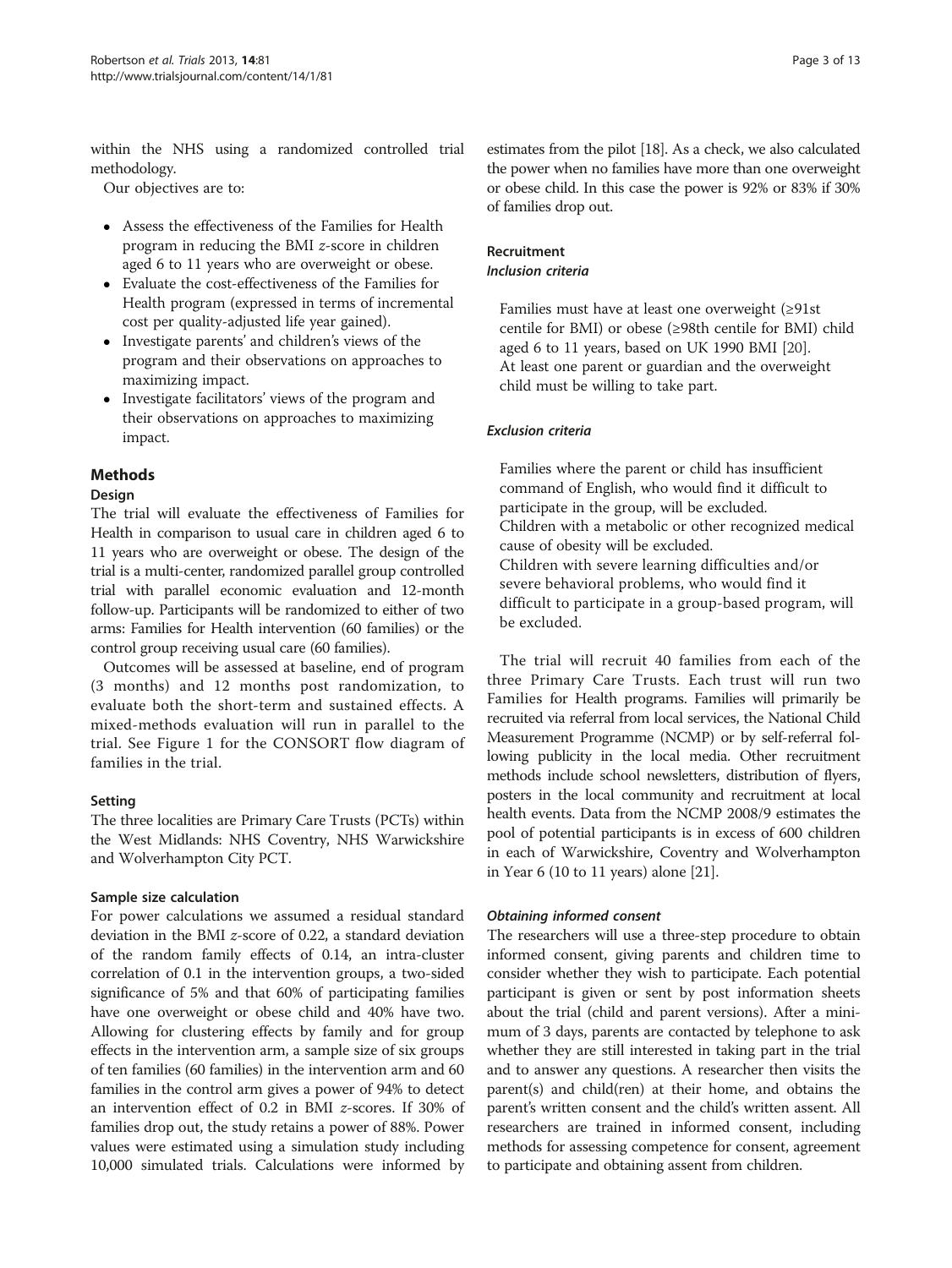<span id="page-3-0"></span>

# Randomization, allocation concealment and blinding

The random allocation sequence is computer generated and implemented by a central telephone registration and randomization service at the Warwick Clinical Trials Unit. The unit of randomization is the family. Randomization will be stratified by locality (Coventry, Warwickshire, Wolverhampton) using a biased coin  $(P = 2/3)$  minimization method within each locality to ensure approximately equal numbers of families are randomized to the Families for Health program and control so that viable attendance numbers are obtained for each program (maximum twelve and minimum eight families). Researchers register families after confirming eligibility and obtaining consent, in order to ensure allocation concealment. The families cannot be blinded to treatment allocation. The term 'control' is not used at any time with the families and they are assured at the time of consent that they will be receiving one of two possible programs, namely Families for Health or usual care. To date, there is no evidence to suggest that there is more or less attrition from one arm or the other. Every effort is made to ensure that study personnel involved with data collection and analysis remain masked with regard to the data they are collecting or analyzing until the analysis is complete.

#### The intervention

Families for Health V2 is a family-based program aimed at the treatment of children (6 to 11 years) who are overweight or obese. It was developed at the University of Warwick by a team including investigators in this trial (WR, SS-B). Following development and evaluation of the original program Families for Health V1 [\[18,19](#page-11-0)], changes were made including shortening it from 12 to 10 sessions, adding two follow-up sessions and enhancing the information given to families on healthy eating and pedometers. The program combines information on parenting skills, social and emotional development, as well as lifestyle change. The parenting aspects are based on the Nurturing Programme from Family Links [\[22\]](#page-11-0), and the circle time elements in the children's program have parallels with the Family Links Nurturing Programme for schools [\[23\]](#page-11-0).

Delivery is group based with between 8 and 12 families, with children and parents attending parallel groups. Both parents will be invited, together with all overweight and non-overweight siblings in the target age range. The program is manualized, with detailed handbooks available to facilitators, parents and children. The program is run at a weekend, for 2½ hours each week for 10 weeks. Followup sessions are held at 1 and 3 months post-intervention.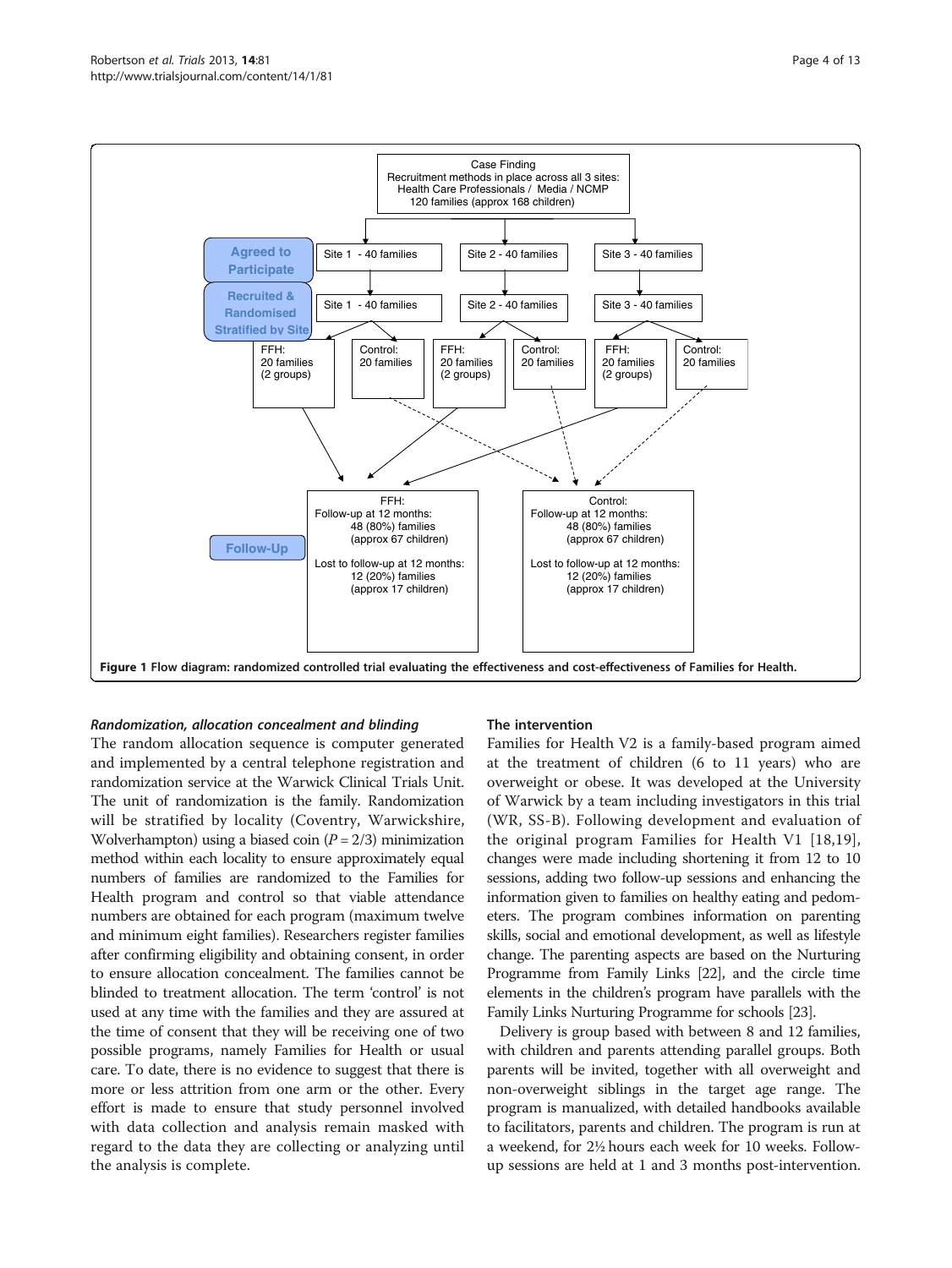The intervention is delivered in a community setting (for example, a leisure center or school), to enhance access and ensure adequate space and facilities for physical activity. Families in the intervention arm will be eligible for usual care interventions in addition to attendance at the program. Any usual care they receive will be documented.

Table 1 outlines the main content of the parallel parents' and children's groups for the 10 weeks. The topics covered each week are broadly the same for both parents' and children's groups to promote greater understanding and discussion at home. The parents' group covers both support with parenting skills and family lifestyle, which are integrated in the weekly sessions. The approaches include facilitated discussion, role play, goal setting, skill practice, a solution-focused approach and homework. The children's program includes a focus on healthy eating using the Eatwell plate as the basis; circle time to discuss emotional aspects of their lives and enhancing self-esteem; and physical activity

Table 1 Content of parents' and children's parallel groups for Families for Health (V2)

| Week           | Parents' program                                          | Children's program                           |
|----------------|-----------------------------------------------------------|----------------------------------------------|
| 1              | Let's get started                                         | Let's get started                            |
|                | What is health?                                           | Why be healthy?                              |
|                | Balancing act 1: energy in, energy out                    | Balancing act 1: energy in, energy out       |
|                | Let's look after ourselves                                |                                              |
| $\overline{2}$ | <b>Balancing acts</b>                                     | <b>Balancing acts</b>                        |
|                | Discipline (including setting limits and praise)          | Balancing act 2: what our bodies need to eat |
|                | Balancing act 2: food our bodies need                     | The gift of praise                           |
| 3              | Inner power - our ally for health                         | Inner power - our health helper              |
|                | Family guidelines and rewards                             | Our inner power                              |
|                | Finding our power for health (focus on physical activity) | Let's get active                             |
|                |                                                           | Introducing the pedometer                    |
| $\overline{4}$ | The question of choice                                    | Our choices                                  |
|                | Our eating habits                                         | Making strong choices                        |
|                | Children's choices                                        | Let's go shopping                            |
| 5              | Health is a family affair                                 | Liking ourselves                             |
|                | How much we eat (portion sizes)                           | Glad to be me                                |
|                | Building self-esteem                                      | Let's make a rainbow (of fruit & veg)        |
| 6              | Feelings - a guide to our emotional health                | Getting to know our feelings                 |
|                | Thinking about feelings                                   | Feeling up, feeling down                     |
|                | Active alternatives to staring at the screen              | Screen savers: what else we can do           |
| 7              | Solutions to stress                                       | Time to chill out                            |
|                | Stress - and what we can do about it                      | What winds us up                             |
|                | Coming to our senses                                      | What calms us down                           |
|                | Surviving at the supermarket                              | Activity taster                              |
| 8              | A world of labels                                         | <b>Food detectives</b>                       |
|                | Food labels: what do they mean?                           | What's on the label?                         |
|                | Labeling our children                                     | Activity taster                              |
| 9              | <b>Taking charge</b>                                      | Living healthily                             |
|                | From problem to solution                                  | Problems, puzzles and solutions              |
|                | A healthy lifestyle or a life of diets?                   | Activity taster                              |
|                | Meeting the challenge of special occasions                |                                              |
| 10             | A healthy family future                                   | (combined session with parents)              |
|                | Scaling the ladder to health                              |                                              |
|                | We are stars!                                             |                                              |
|                | Family party: time to celebrate                           |                                              |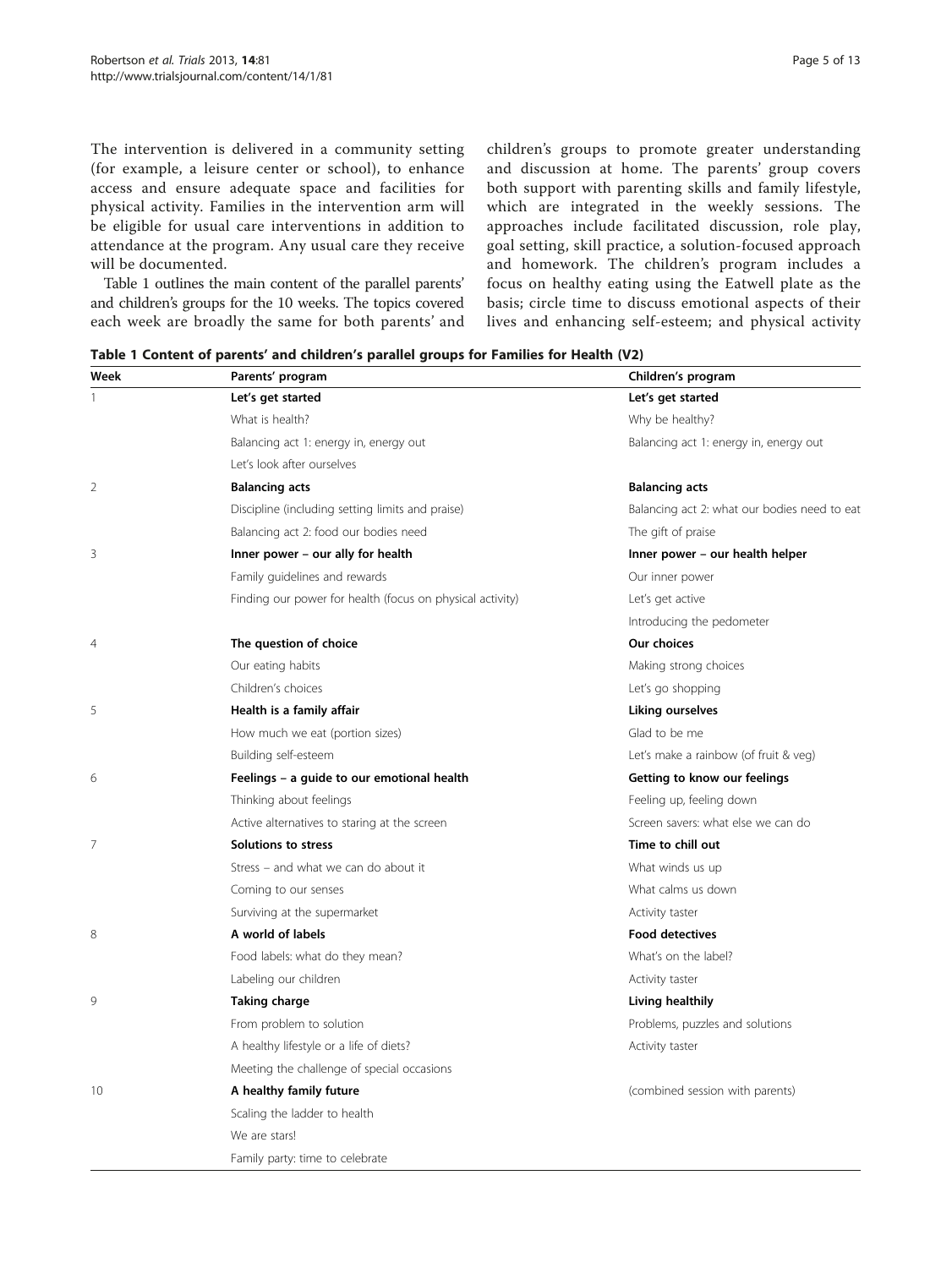aimed at increasing activity levels by participation in games, the use of pedometers and introduction to new physical activities. The parents and children meet mid-way in each session for a healthy snack and an active game. This gives facilitators an opportunity to act as role models, for example showing parents how they might reward or praise their children, and to introduce ways in which children and parents can interact at home. It also provides an opportunity for children to prepare healthy snacks and to try new foods. Given the age range of the children (6 to 11 years), facilitators of the children's groups may adapt the delivery of their sessions according to the age of their group, for example, splitting older and younger children during group work, or giving older children added responsibility.

Four facilitators are required to run each program (two each for the children's and parents' groups). Facilitators are identified from the local NHS or other services, and selected on the basis of personal attributes including empathy for families with overweight children and previous relevant experience. Professional backgrounds include community nursing, teaching, youth work, leisure services and dietetics. Facilitators attended a 4-day training course provided by Family Links, which covered the content, philosophy and logistics of running the program.

The main principles underpinning the Families for intervention are that parents are identified as the agents of change responsible for implementing lifestyle change in the family [[24\]](#page-11-0). The parenting aspects aim to support and increase parental capacity to implement and maintain the lifestyle changes. The program takes a solutionfocused approach with families identifying small changes that they would like to try each week. The focus is on healthy eating (not diet) and activity for the whole family (that is, not just for the child who is overweight), with an emphasis on children growing into their weight rather than weight loss. The program aims to promote a sustainable, healthy approach to family-wide lifestyle change. The Families for Health program differs from the usual care options (described in the following section) in its focus on how the family functions as described above. The program puts greater emphasis on parenting skills, relationship skills and emotional and social development than other similar interventions, and combines this with information about lifestyle. These form a core theme throughout and are integrated alongside topics in each weekly session.

# Usual care control group

Families assigned to the control arm will continue with any support they are receiving and/or will be offered any usual care available in their area. At the present time, usual care for each locality is as follows. Coventry has

the One Body One Life program, which is a group-based family intervention [[25](#page-11-0)]. Warwickshire has Change4Life advisors, who offer one-to-one support for weight management for children. In Wolverhampton, usual care is either the WISH (Wolverhampton Inspiring and Supporting Health) weight management program for children and young people aged 7 to 15 years, comprising a two-step program, MEND (Mind, Exercise, Nutrition... Do it!) program and Choose It (focusing on taster sessions for physical activity, healthy eating), or Weight Watchers for young people (accompanied by a parent) aged 10 years and over. Table [2](#page-6-0) outlines the main features of the usual care options at all three sites.

# Outcome measures

The outcome variables will be measured at baseline, at the end of the 10-week Families for Health program (or at approximately 3 months in the usual care arm) and at 12 months post randomization. In families with more than one eligible child who meet the inclusion criteria, data will be collected on all participating children (excluding non-overweight siblings).

# Primary outcome measure

The primary outcome measure is the change in children's BMI z-score at 12 months. Weight will be measured using the Tanita body composition analyzer (model BC-420S MA) to the nearest 0.1 kg, and height measured by a Leicester stadiometer to the nearest 0.1 cm. BMI  $(kg/m<sup>2</sup>)$ will be converted into standard deviation scores (z) from 1990 UK growth reference curves [\[20\]](#page-11-0).

# Secondary outcomes

Measurements of the children:

- Change in children's BMI *z*-score at end of program (3 months from baseline)
- Waist circumference (z-score) [[26](#page-11-0)], using a Seca 200 tape
- Percentage body fat with Tanita body composition analyzer
- Time spent in physical activity and intensity, using a 7-day accelerometer recording (ActiGraph GT3x) with step-count function, to give minutes per day spent doing moderate/vigorous physical activity and steps per day. An activity log will be completed in parallel. Evenson's activity count cut-points for the ActiGraph for physical activity intensities (sedentary, light, moderate, vigorous) will be used for the analysis, as recommended by Trost [[27\]](#page-11-0). This outcome will only be measured at baseline and 12 months in order to minimize seasonal effects [[28\]](#page-11-0).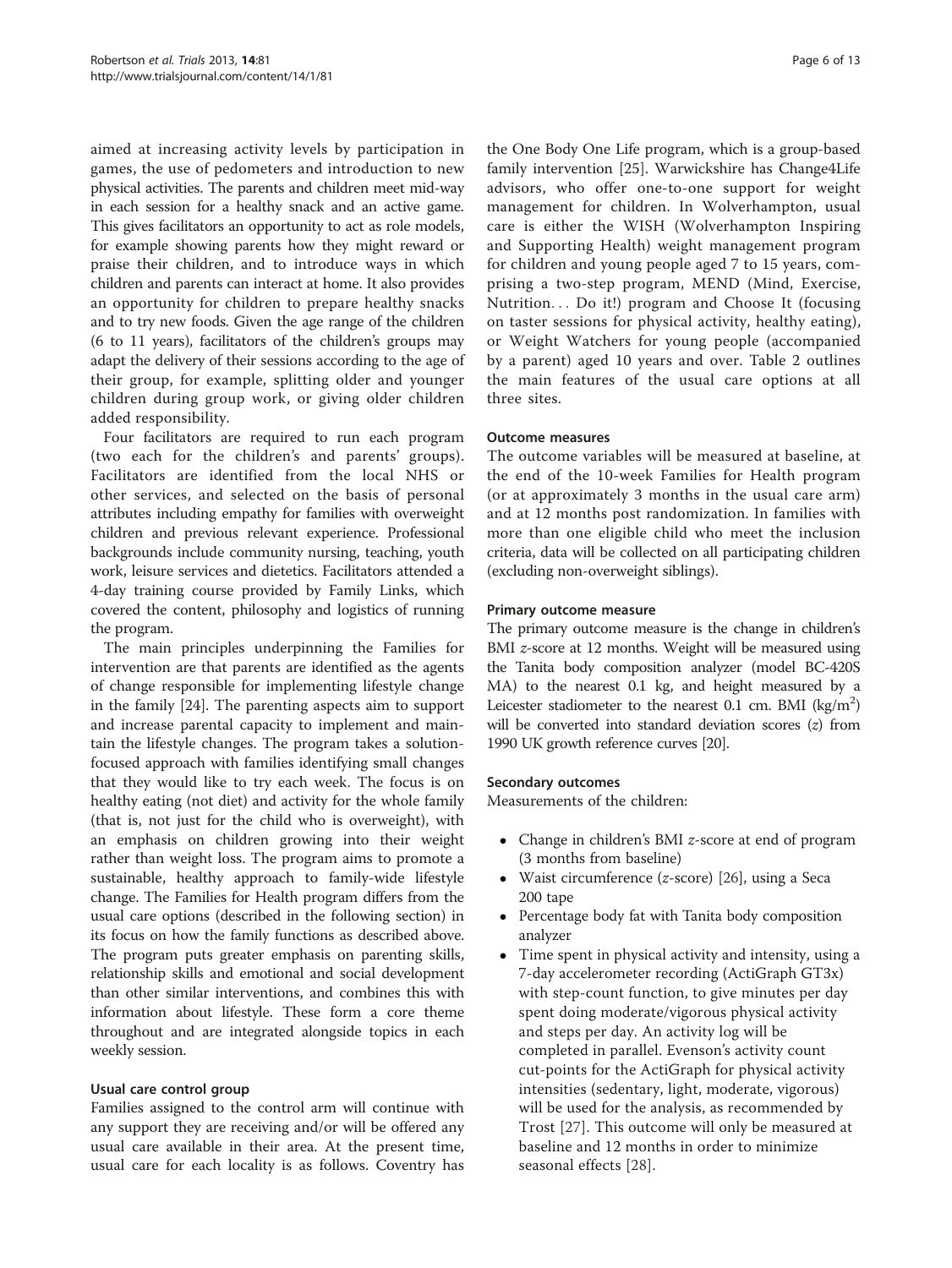#### <span id="page-6-0"></span>Table 2 Usual care program details

| Usual care program                                                      | <b>Delivery</b>                                                            | Core themes                                                                                                                        |
|-------------------------------------------------------------------------|----------------------------------------------------------------------------|------------------------------------------------------------------------------------------------------------------------------------|
| One Body, One Life (OBOL) (Coventry)                                    | Parent and child group based                                               | Healthy eating                                                                                                                     |
|                                                                         | 1.5 hrs weekly for 10 weeks                                                | Physical activity                                                                                                                  |
|                                                                         | Delivery at school or community venue                                      | Health checks                                                                                                                      |
| Change4Life Advisor (Warwickshire)                                      | Parent and child one-to-one with Change4Life advisor                       | Healthy eating (Eatwell plate,<br>portion sizes, food labeling)                                                                    |
|                                                                         | First session $\sim$ 1.5 hours, subsequent visits $\sim$ 45 minutes        | Increasing physical activity                                                                                                       |
|                                                                         | Number of visits varies according to family needs<br>(average five visits) |                                                                                                                                    |
|                                                                         | Majority of visits at home, occasionally at school or clinic               |                                                                                                                                    |
| Wolverhampton Inspiring and Supporting<br>Health (WISH) (Wolverhampton) | Parent and child group based                                               | MEND (Mind, Exercise, Nutrition Do it!)<br>and Choose It (focusing on taster sessions<br>for physical activity and healthy eating) |
|                                                                         | 2 hrs weekly for 10 weeks                                                  |                                                                                                                                    |
|                                                                         | Delivery at community venue                                                |                                                                                                                                    |
| Weight Watchers (10 years plus)                                         | Parent and child group based                                               | Healthy eating (portion sizes)                                                                                                     |
| (Wolverhampton)                                                         | 1 hr weekly for 12 weeks                                                   | Encourage increased physical activity<br>(pedometers for sale)                                                                     |
|                                                                         | Delivery at community venue                                                |                                                                                                                                    |

Validated questionnaires completed by the children:

- 1. Children's quality of life (PedsQL) [[29\]](#page-11-0)
- 2. Children's fruit and vegetable consumption using Day in the Life [\[30](#page-11-0)]
- 3. EuroQol EQ-5D-Y health state valuation [[31](#page-11-0)]

Measurement of the parents:

 BMI: height recorded using a Leicester stadiometer and weight with Tanita scales

Validated questionnaires completed by parents:

- Family Eating and Activity Questionnaire: reports of activity of parents and children, and family eating environment [\[32\]](#page-11-0)
- Children's quality of life from parents' perspective (PedsQL) [[29](#page-11-0)]
- Child–Parent Relationship Scale (short form with 15 items) [\[33](#page-11-0)]
- Parenting style: Parenting Styles and Dimensions Questionnaire [[34](#page-11-0)]
- EuroQol EQ-5D health state valuation parent's own [[35\]](#page-11-0)
- EuroQol EQ-5D-Y health state valuation of the child by a parent [\[31\]](#page-11-0)
- Warwick-Edinburgh Mental Well-Being Scale (WEMWBS) for parents [\[36\]](#page-11-0)
- Client Services Receipt Inventory (CSRI), recording the services received by each child (adaptation of CSRI from Beecham and Knapp [\[37\]](#page-11-0))

# Statistical analysis

As indicated above, the primary endpoint for the statistical analysis will be the change in BMI z-score after 12 months of follow-up. It is anticipated that these data will be correlated within a family and possibly also within groups in the Families for Health intervention arm. The primary statistical analysis will use hierarchical mixed effect modeling to allow for this multi-level clustering. This will enable unbiased estimation of the effect of the Families for Health intervention together with accurate 95% confidence intervals for this estimate. The model will also adjust for important baseline factors such as baseline BMI z-score and gender. Analyses of the secondary endpoints listed above will also be conducted using hierarchical models or marginal modeling in a similar way to that for the primary endpoint, possibly after transformation to ensure approximate normality. Analysis will be conducted using R, SAS or MLwiN as considered most appropriate. All main analyses will be conducted on an intention-to-treat basis, comparing the groups as randomized irrespective of whether they attended all or any of the Families for Health intervention or of the intervention(s) received as part of usual care.

The primary analysis will be conducted at the conventional (two-sided) 5% level. It is not proposed to formally adjust for multiple testing amongst the secondary endpoints as these are likely to be highly correlated so that adjustment techniques such as the Bonferroni method are likely to be conservative. The number of analyses conducted will, however, be informally considered when interpreting the results of these statistical analyses.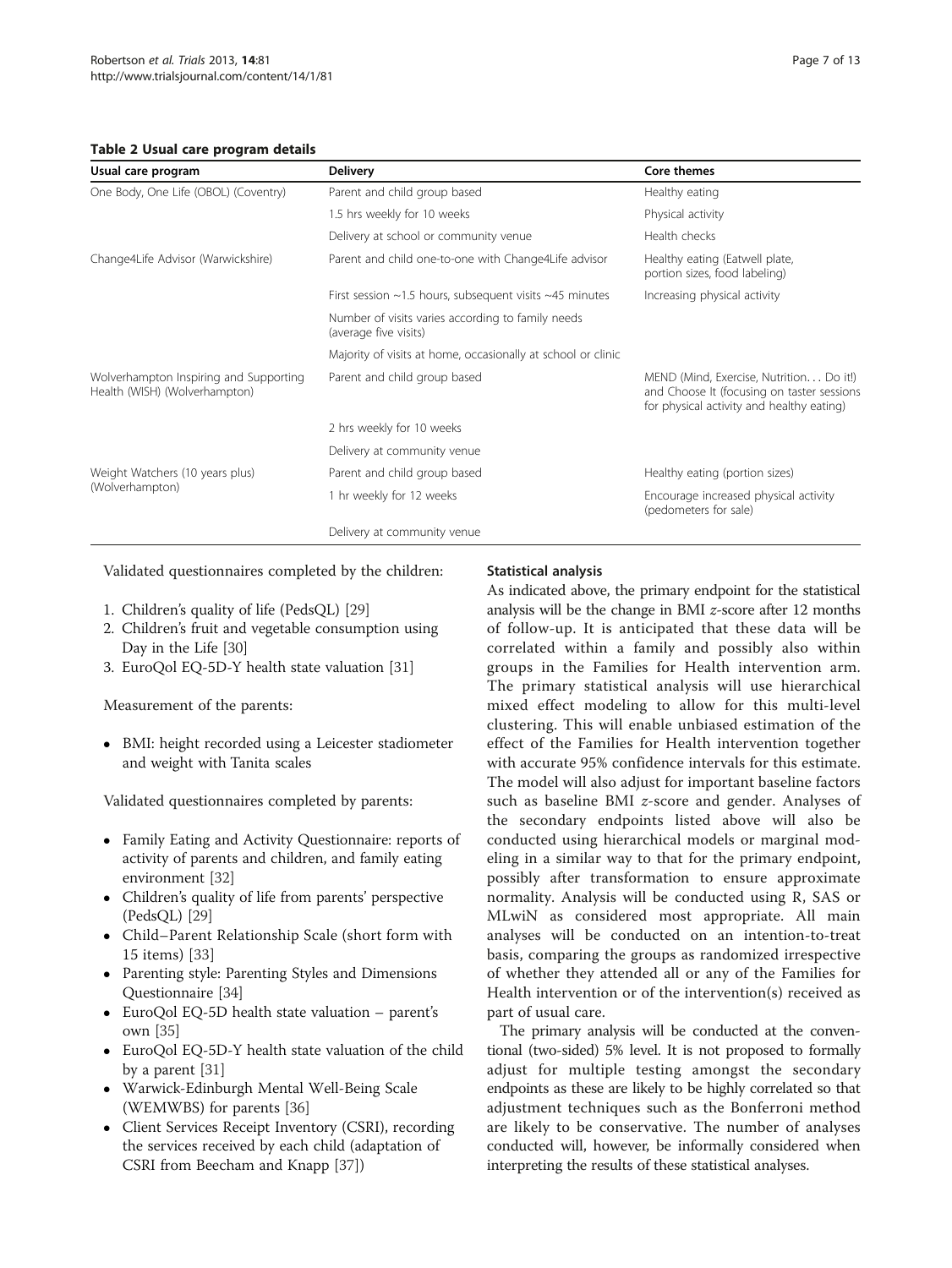As the support offered as usual care may vary, a secondary analysis will seek to compare the effect of the intervention actually received by each family.

A fully specified data analysis plan will be developed in the early phases of the trial and approved by the Trial Steering Committee. Data will be summarized and reported in accordance with CONSORT guidelines for randomized controlled trials [[38\]](#page-11-0). No interim analyses are anticipated. Safety data will be monitored by the Data Monitoring and Ethics Committee.

#### Economic evaluation

The economic evaluation will be conducted from the recommended NHS and Personal Social Services perspectives [[39](#page-11-0)]. Data will be collected on all significant resource inputs used in the care of each family during the period between randomization and one year post-randomization using a childhood adaptation of the Client Services Receipt Inventory [\[37\]](#page-11-0). A particular focus of the economic evaluation will be a full assessment of the cost of delivering the intervention in community settings, including the costs of training and developing facilitators, staff-related expenses, and revenue and capital overheads. The unit costs of each resource item will be valued using both primary research, based on established accounting methods, and data collated from secondary national tariff sets.

The results of the baseline economic evaluation will be expressed in terms of incremental cost per quality-adjusted life year (QALY) gained. QALY data will be estimated using responses to the EQ-5D-Y (EQ-5D youth version); evidence of its feasibility, reliability and validity have been reported in the literature [[31\]](#page-11-0). Both the parents and children will be asked to independently complete the EQ-5D-Y at each time point of assessment. Each parent will be asked to complete the EQ-5D-Y as he/she would expect the child to respond (as opposed to asking the parent to rate the child's health from his/her perspective). We shall use non-parametric bootstrap estimation to derive 95% confidence intervals for mean cost differences between the trial groups and to calculate 95% confidence intervals for incremental cost effectiveness ratios [\[40\]](#page-11-0). A series of sensitivity analyses will be undertaken to explore the implications of uncertainty on the incremental cost-effectiveness ratios and to consider the broader issue of generalizability of the study results. This will include a sensitivity analysis that assesses the potential impact of adopting a societal perspective for the economic evaluation using data on informal and indirect costs provided by parents in the economic questionnaires. In addition, cost-effectiveness acceptability curves will be constructed using the net benefits approach [\[41\]](#page-11-0).

A de novo decision-analytic model will also be developed in order to estimate the lifetime cost-effectiveness of the Families for Health intervention. The model will be informed both by data collated by the family-completed

economic questionnaires, but also by data extracted from secondary sources. The model will be structured using published evidence on the epidemiology and natural history of childhood obesity, and will be informed by guidance from clinical advisors, to reflect the natural course of childhood obesity and the impact of alternative interventions. Accepted guidelines for good practice in decision-analytic modeling and the general principles outlined in the NICE reference case will be followed [[39](#page-11-0),[42](#page-11-0)]. In developing and populating the model, three issues will be considered of central importance to the approaches and methods employed: (i) the need to develop an evidence network that facilitates direct and indirect comparisons between interventions; (ii) the requirement to extrapolate outcomes beyond the time horizon of the main RCT, to ensure that differences in costs and QALYs are appropriately quantified; and (iii) the need to ensure that the data inputs and assumptions are relevant for informing current NHS practice. Long-term costs and health consequences will be discounted to present values using discount rates recommended for health technology appraisal in the United Kingdom [\[39\]](#page-11-0).

#### Process evaluation

Issues to be addressed by the process evaluation are:

- What is the best method of recruiting families?<br>• Which, if any, aspects of a healthier lifestyle do
- Which, if any, aspects of a healthier lifestyle do the Families for Health and usual care programs enable? Which of these are sustainable to the 12-month follow-up?
- What are the families' (parents and children) experiences of Families for Health and the usual care programs, and how might they be improved?

We will assess the delivery of the program and how it is received by families as implementation takes place, using the framework for process evaluation developed by Linnan and Steckler [\[43](#page-11-0)], see Table [3](#page-8-0). An important aspect of process evaluation is to assess the level of difficulty of recruiting participating families and the effectiveness of the various methods of recruitment. Active recruitment methods, such as referral by a doctor or targeted mail shots to families with children who are obese, have been shown to be more effective than passive recruitment (for example, articles in the media) in some circumstances in enrolling families into an RCT, although passive recruitment methods were better at retaining families from enrollment to randomization [\[44](#page-12-0)]. In the pilot of this program we found self-referral following articles in the local media to be the most successful recruitment strategy, giving higher completion rates than recruitment via health professionals [\[18](#page-11-0)]. We will assess the effectiveness of these two approaches together with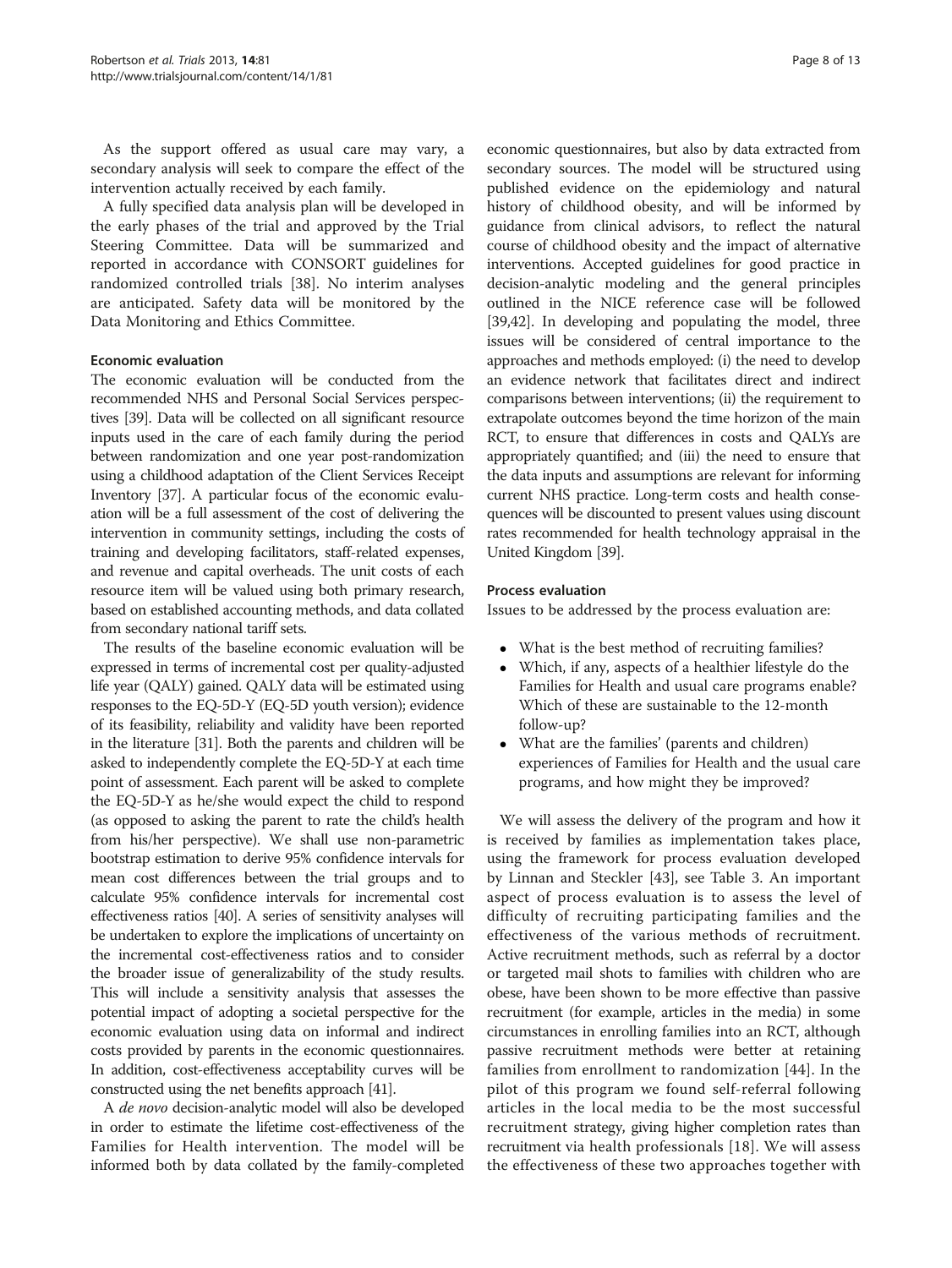#### <span id="page-8-0"></span>Table 3 Framework for process evaluation

| Component      | <b>Definition</b>                                                                                                           | How assessed in evaluation                                                                                                                                                                                        |
|----------------|-----------------------------------------------------------------------------------------------------------------------------|-------------------------------------------------------------------------------------------------------------------------------------------------------------------------------------------------------------------|
| Recruitment    | Success of methods used to approach and<br>recruit participants                                                             | Baseline questionnaire asking parents how they heard about<br>the trial and how they were referred                                                                                                                |
| Reach          | Degree to which an intended audience<br>participates in an intervention                                                     | Baseline questionnaire with parents asked about socio-demographic<br>characteristics, to define if participants reflect the locality populations<br>and if any sub-groups were more or less likely to participate |
| Dose delivered | The amount of intervention provided by<br>the intervention team                                                             | (1) Facilitators will keep notes about unavoidable changes to the program<br>enabling assessment of the number of sessions delivered as planned                                                                   |
|                |                                                                                                                             | (2) Facilitators' weekly evaluation forms                                                                                                                                                                         |
|                |                                                                                                                             | (3) Recording of additional interventions or care accessed by both groups                                                                                                                                         |
| Dose received  | Extent of engagement with the intervention<br>by the target population                                                      | (1) Facilitators will log attendance by families, including withdrawals                                                                                                                                           |
|                |                                                                                                                             | (2) Parents' weekly evaluation questionnaires of the sessions                                                                                                                                                     |
|                |                                                                                                                             | (3) Parents end-of-program questionnaire and interviews,<br>reporting changes made                                                                                                                                |
| Fidelity       | The extent to which the intervention was<br>delivered as planned, that is, the quality<br>and integrity of the intervention | (1) For three to four sessions (randomly selected) on each Families for<br>Health program, the fidelity will be addressed indirectly from:                                                                        |
|                |                                                                                                                             | - flip-charts used and developed during the session                                                                                                                                                               |
|                |                                                                                                                             | - the parents' end-of-session evaluation, covering whether the session's<br>topics were mentioned and their perception of the facilitators and<br>the program                                                     |
|                |                                                                                                                             | - facilitators' weekly log of their delivery of the program, recording<br>how it went and any variations                                                                                                          |
|                |                                                                                                                             | (2) Interviews with facilitators at the end of the program                                                                                                                                                        |
|                |                                                                                                                             | (3) Parents' end-of-program questionnaire                                                                                                                                                                         |

a third approach of targeted recruitment via the NCMP, which has measured children in Reception (4 to 5 years) and Year 6 (10 to 11 years) in state schools in England since 2005 to assess the prevalence of overweight and obesity [\[45\]](#page-12-0).

#### Interview study

We will undertake one-to-one interviews at the end of the program and at 12 months post randomization with up to 24 children and 24 parents from both arms (Families for Health and usual care). Purposive sampling will include representation from all Families for Health groups and the various usual care options, and will aim for diversity of age and gender of the children, family size and whether they completed the intervention or not. We will aim to interview at least one parent of each interviewed child so we can triangulate the data. Children from families with two or more children in the study will be interviewed together. The interviews will capture participants' views of the research and of the program, the changes they have made (or otherwise), the facilitating or inhibiting factors they experienced and, where relevant, participants' reasons for dropping out of the interventions. Interviews at 12 months will include whether any changes made have been sustained or not. Children's interviews will include draw-and-write techniques as well as a discussion about the program.

The facilitators of each Families for Health intervention will be interviewed at the end of the program as a group. This will explore the aspects of the program they felt worked or did not work, the group dynamics, and an exploration of the main enablers and barriers to change in the families. Finally they will be asked to consider whether they felt the training equipped them to deliver the program.

All interviews will be digitally recorded and transcribed. Analysis of initial interviews will inform development of the interview schedule for further interviews. NVivo software will be used for data handling and coding. Coding will be thematic [[46\]](#page-12-0), based on the interview schedule with the addition of emergent themes. After initial coding the qualitative team will meet to review the interviews and coding and discuss further analysis. The quantitative data collected from each of the parent/child interviewees will provide background data for the analysis, with triangulation of qualitative and quantitative data sources. In addition to thematic analysis of all interviews, where there are interviews with a parent and child, these interviews will be linked and comparative analysis undertaken to identify contrasts and similarities in what they report.

#### Ethics and research governance

Ethical approval for the study was obtained from the NRES Committee West Midlands - Coventry & Warwickshire,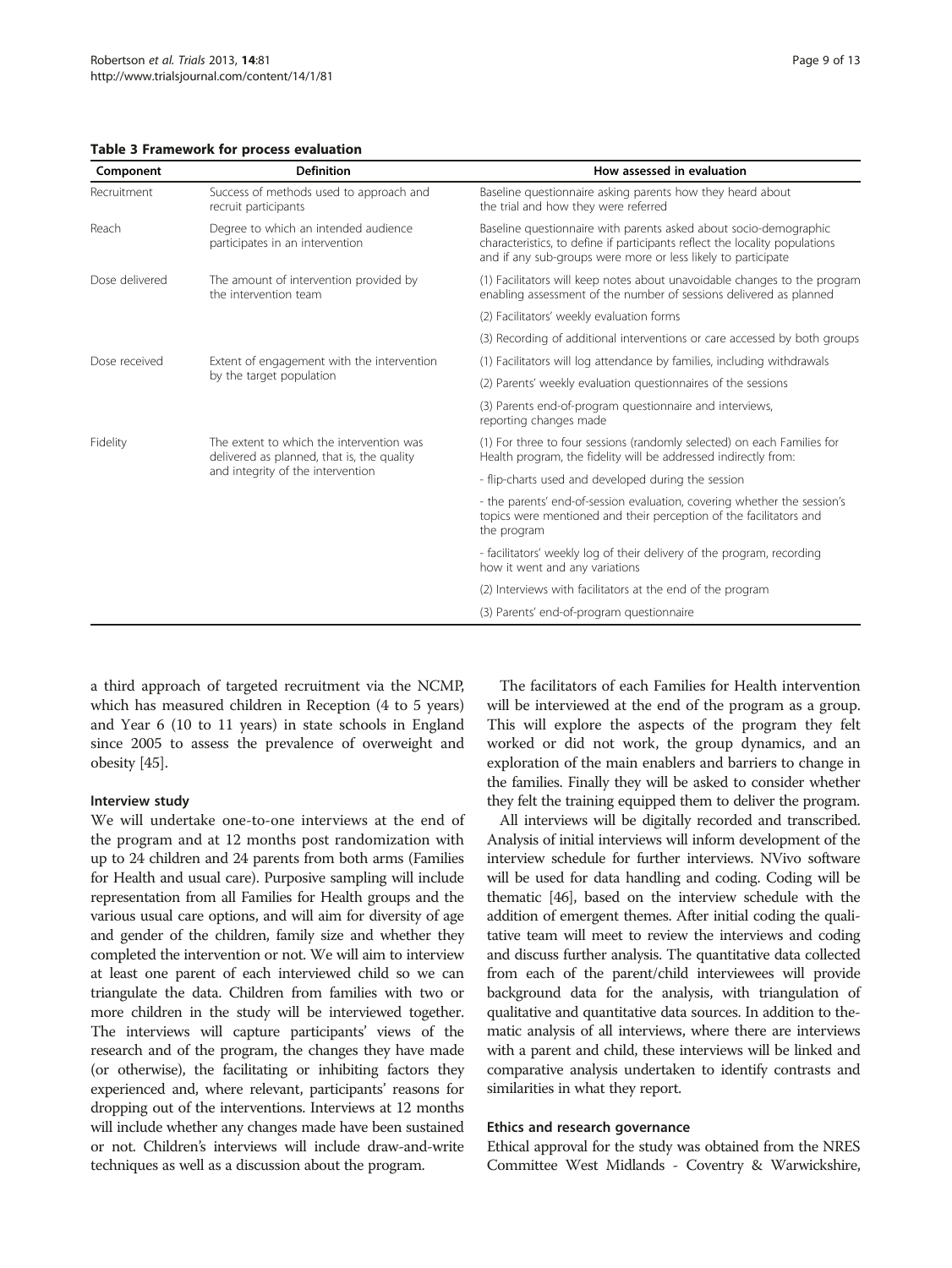REC (Reference 11/WM/0290) on 03 October 2011. Four amendments were subsequently approved: (1) The Client Services Receipt Inventory was developed and given ethical approval prior to piloting (Substantial Amendment 1, 17 January 2012). (2) The inclusion criterion was changed from children aged 7 to 11 years to 6 to 11 years (Amendment 2, 27 April 2012). (3) The formatting of the CSRI was changed after piloting, the poster for recruitment was revised and the letter used for recruitment via the NCMP was changed (Amendment 3, 21 May 2012). (4) Interviews were originally going to be with just the families who attended the Families for Health program, but the protocol was changed to include interviews with usual care families as well (Substantial Amendment 4, 6 August 2012).

The trial is sponsored by the University of Warwick. NHS Research and Development approvals have been obtained with participating NHS Trusts. A Trial Steering Committee and Data Monitoring and Ethics Committee have been convened. These committees will advise on changes to the protocol, ethical issues and oversee the management of the trial.

The trial is being conducted in accordance with the Standard Operating Procedures of the Warwick Clinical Trials Unit. All data will be stored securely and anonymized in accordance with the Data Protection Act, and the trial will be conducted in compliance with the principles of MRC Good Clinical Practice (GCP) guidelines, the Declaration of Helsinki and other requirements as appropriate.

# Discussion

This paper has presented the protocol for the randomized controlled trial of the Families for Health program. The trial has completed its set-up phase and started recruiting families from March 2012. In this section we will firstly discuss the changes made to the original protocol and then the challenges to implementation.

Two changes have been made to the original protocol. Firstly, two months after recruitment had started, the inclusion criterion for children was changed from being aged between 7 and 11 to being between 6 and 11. Our original recruitment strategy was based on the age range in junior schools; it was felt that extending the age range down to 6 years might alienate older children and prevent provision of a safe space for the 6 year olds. However, during the early stages of recruitment a number of parents of 6-year-old children contacted the trial team with an interest in taking part. These children were eligible for usual care and were keen to take part in the trial. At the same time the parents of some 11-year-old children reported that their children were focusing on the transition to secondary school and did not want to start a primary school age program. Families for Health V2 with its focus on active games, the activities around healthy eating and circle time, suits younger children very well, and including 6-year-old children compensated for the low levels of recruitment from 11 year olds.

During the time period between submission of the grant application and the award of the grant and start-up of the trial, the provision of usual care in the trial localities changed. By the time the trial started all three localities had started to provide evidence-based interventions for overweight and obese children. It was felt to be important to capture parents' views on usual care as well as their views of Families for Health, so a further protocol amendment was requested to enable interviews with parents and children allocated to usual care, to compare the experience of families in the two arms.

Challenges to the implementation of the study included securing excess treatment costs to fund the delivery of the intervention, the recruitment of families, changes to usual care and introducing strategies to maintain blinding of researchers.

Excess treatment costs are 'the patient care costs which would continue to be incurred (by the NHS) if the patient care service in question continued to be provided after the R&D study had stopped', and are the responsibility of the NHS [47]. At a time of a major NHS reorganization in which public health services are transferring from the NHS to local authorities, securing the excess treatment costs to cover the running of the Families for Health intervention (facilitators, venues and consumables) at the three localities was complex. As there was uncertainty about the budget to meet excess treatment costs, these costs were identified by the Public Health Departments from their 2011/12 budget whilst they were still located in NHS Coventry and NHS Warwickshire Primary Care Trusts, and transferred to the University of Warwick in March 2012. Wolverhampton identified funds for groups running in 2012/13 but reorganization may prove an issue for funding groups in 2013/14. As the excess treatment costs were transferred by two sites, this means the University of Warwick has to employ the facilitators of the Families for Health intervention for both Coventry and Warwickshire. This introduced additional complexity for the set-up of the research including obtaining research passports.

The NHS reorganization has had a further effect on the trial because many of the staff in the employ of the PCTs, who are either supporting the trial or who have been trained as facilitators, are experiencing stress relating to the reorganization, for example, due to actual or threatened redundancy. This has meant that the pool of trained facilitators is declining and finding facilitators to run groups is more challenging. It has also meant that those supporting the delivery of the trial within PCTs, who have offered unflagging help to date, inevitably have other major pressures on their time and cannot offer the same level of support.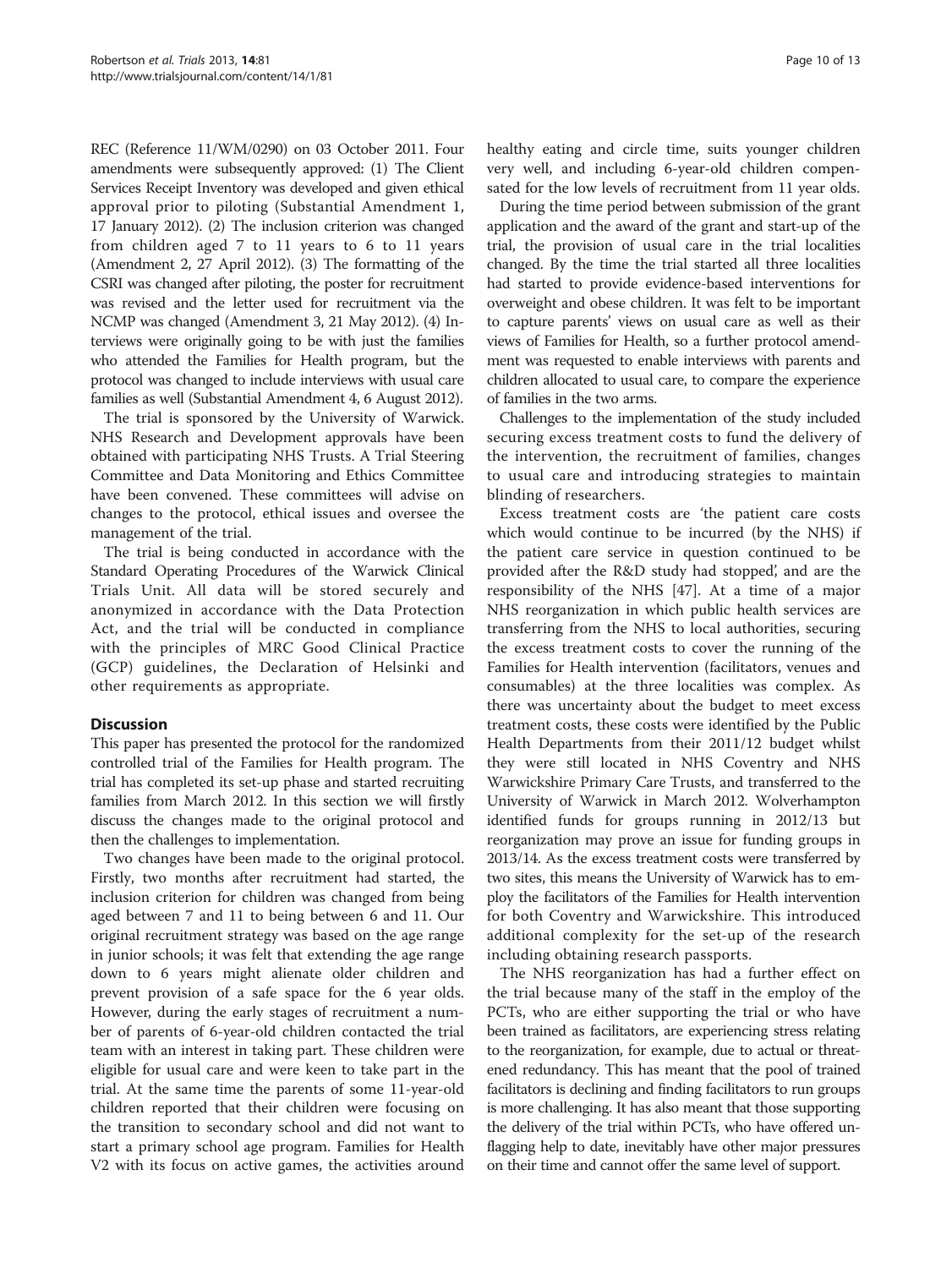However, the main challenge of the trial relates to recruitment. Families for Health V2 is a closed group intervention (that is, families start the intervention together), and as such it is necessary to have a group of 8 to 12 families randomized to that arm in order for the intervention to run. As the program involves school age children, takes 10 weeks to run and tends to lose families if there is a significant break in provision, it is only practical to start the program three times a year – at the beginning of the school terms. As approximately half the families will be randomized to usual care, it is necessary to recruit around 20 families willing to be randomized in any locality in order for the intervention to run. This has been challenging and may mean that some groups run with a sub-optimal number of families. For example, the first group in Coventry ran in May 2012 with eight families. Running a group at reduced capacity may impact on effectiveness, as reported in the WATCH IT feasibility RCT [[15](#page-11-0)], and will impact on cost effectiveness.

The National Child Measurement Programme is relatively new and has been developed in different localities in a variety of ways. The planned recruitment via the NCMP was problematic as recruitment to the trial started in March 2012 when most of the PCTs had completed their annual NCMP measurements for the year. Coventry PCT re-sent a letter to a selected group of families advising them of the research study, and this was helpful in recruiting families. Future Families for Health programs are planned to coincide with the timing of the NCMP in each locality. Additional recruitment methods have also been added to the protocol including leaflet drops, attendance at health events where offers of height and weight measurements are made to families, and paid advertisements.

Another key issue is changes to usual care. When the protocol was submitted for funding (January 2010) very few options were open to support families with childhood obesity. However, much has changed over the last 2 to 3 years as local services strive to meet new policy targets and objectives and invest significantly in the development and evaluation of programs. These changes mean that Families for Health V2 is now being assessed against a variety of possible approaches to supporting families. The usual care that children and their families in the control arm receive will be carefully documented. If significant numbers of control families take up usual care offers, our trial may be underpowered because the estimated difference in BMI z-scores between control and intervention groups is likely to be reduced.

A further challenge is to maintain the blinding of investigators who are taking the research measurements to the families' allocations. The nature of the 3-month visit unblinds the researcher as both the responses to the CSRI [[37](#page-11-0)] and the interview are likely to reveal the group allocation. Strategies in place to maintain blinding

include letters sent in advance to the parents to ask them not to reveal their allocation to the researchers until required. During the 3-month follow-up visit, researchers take all anthropometric measurements first and the other questionnaires are then completed, prior to the CSRI and then the interview (if required). To date, researchers who are involved in data collection at the 3-month follow-up have successfully remained blinded to the allocation group until the CSRI was administered in all but one family. The researcher who carries out the 3-month follow-up subsequently becomes unblinded so that a different researcher will carry out the 12-month follow-up with this family. The trial administrator will keep a record of which researcher is unblinded to which families, and follow-up visits will be set up accordingly.

#### Trial status

This is an ongoing trial (62 of 120 families recruited).

#### Abbreviations

BMI: Body mass index; CONSORT: Consolidated Standards Of Reporting Trials; CSRI: Client Service Receipt Inventory; FFH: Families for Health; GCP: Good Clinical Practice; HTA: Health Technology Assessment; MEND: Mind, Exercise, Nutrition... Do it!; MRC: Medical Research Council; NCMP: National Child Measurement Programme; NHS: National Health Service; NICE: National Institute for Health and Clinical Excellence; NIHR: National Institute for Health Research; PedsQL: Pediatric quality of life inventory; PCT: Primary Care Trust; QALY: Quality-adjusted life year; RCT: Randomized controlled trial; SAS: Statistical Analysis System; UK: United Kingdom; WEMWBS: Warwick-Edinburgh Mental Well-Being Scale.

#### Competing interests

The authors declare that they have no competing interests.

#### Authors' contributions

SS-B and WR were involved in the conception, design and fund-raising for the research and development of the Families for Health program. SS-B, WR, SP, NS, MT, RL, FG and DS designed this trial, were co-applicants on the grant application and are involved in its implementation. JK, KK, TH, GR, KR and FP are involved in its implementation. All authors have been actively involved in the authorship of the paper, and all approved the final manuscript.

#### Acknowledgements

This project is funded by the National Institute for Health Research Health Technology Assessment (NIHR HTA) program (project number 09/127/41) and will be published in full by Health Technology Assessment. Visit the HTA program website for further project information.

Disclaimer: The views and opinions expressed herein are those of the authors and do not necessarily reflect those of the HTA program, NIHR, NHS or the Department of Health.

Version 2 of the Families for Health program draws on the materials developed for the Families for Health program Version 1 (2007) by Candida Hunt and the University of Warwick using funding provided by the Department of Health in England.

We would like to thank Bernadette Lee from NHS Coventry Teaching PCT, Helen King from NHS Warwickshire and Dr Adrian Phillips from

Wolverhampton City PCT for enabling the trial to run at these three sites and for funding the excess treatment costs. We would also like to thank the Trial Steering Committee and the Data Monitoring and Ethics Committee for their advice, all those who are helping with recruitment, the facilitators delivering the Families for Health intervention, Elizabeth Harrison for excellent administrative support and the families who are taking part in the study.

#### Author details

<sup>1</sup>Warwick Medical School, University of Warwick, Coventry CV4 7AL, UK 2 Public Health, NHS Coventry, Civic Centre 1, Little Park Street, Coventry CV1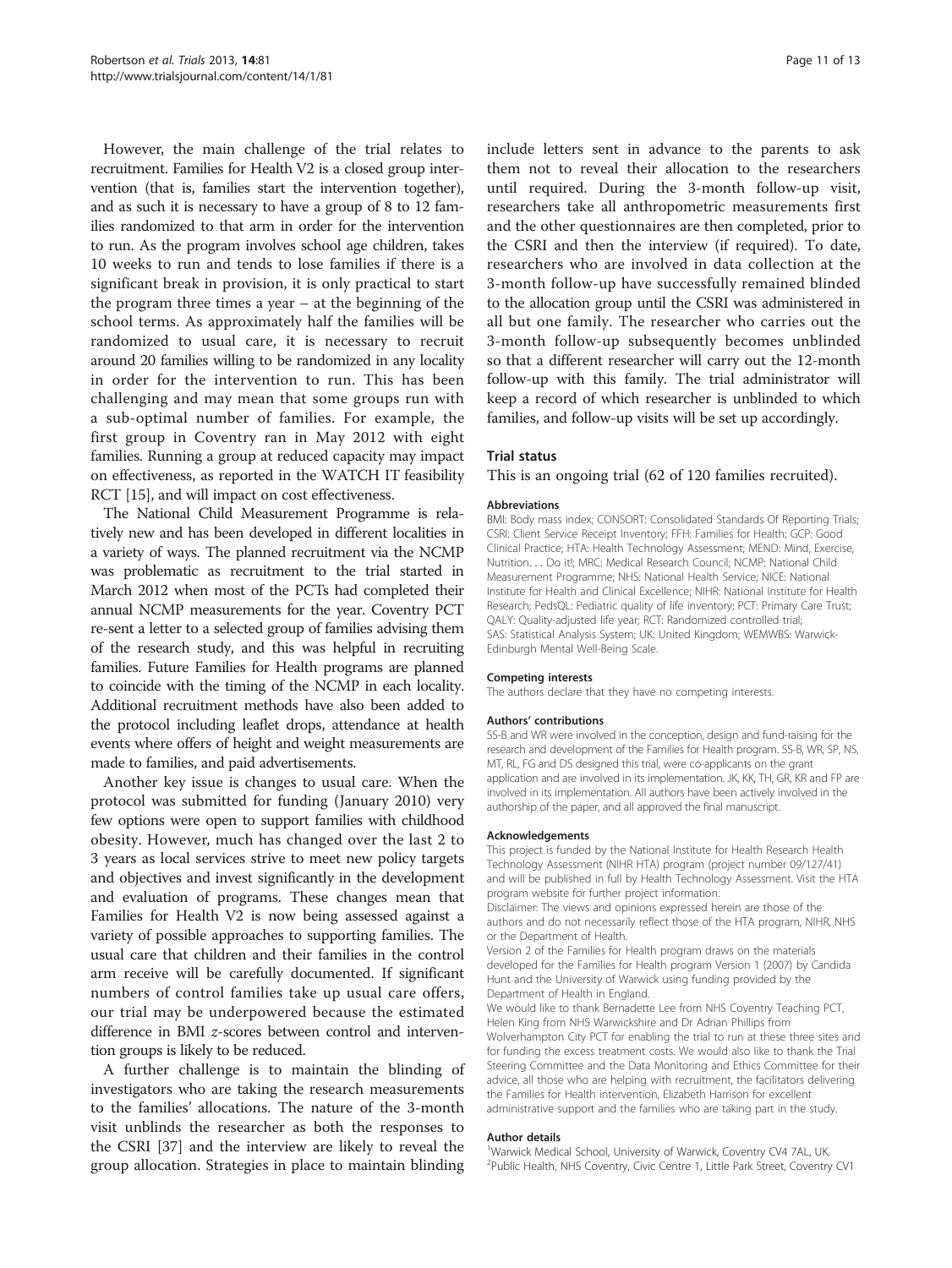<span id="page-11-0"></span>5RB, UK. <sup>3</sup>Public Health Department, NHS Warwickshire, PO Box 43, Shire Hall, Barrack Street, Warwick CV34 4SX, UK. <sup>4</sup>Wolverhampton City Council, Civic Centre, St Peter's Square, Wolverhampton WV1 1RT, UK.

#### Received: 19 December 2012 Accepted: 8 March 2013 Published: 20 March 2013

#### References

- 1. NHS Information Centre: Health Survey for England 2010, Trend Tables. 2011 [\[http://www.ic.nhs.uk/pubs/hse10trends](http://www.ic.nhs.uk/pubs/hse10trends)].
- Department of Health: Obesity Bulletin, Issue 1, May. 2006 [\[http://www.dh.gov.](http://www.dh.gov.uk/en/Publichealth/Healthimprovement/Obesity/DH_4134457) [uk/en/Publichealth/Healthimprovement/Obesity/DH\\_4134457](http://www.dh.gov.uk/en/Publichealth/Healthimprovement/Obesity/DH_4134457)].
- Lobstein T, Jackson-Leach R: Estimated burden of paediatric obesity and co-morbidities in Europe. Part 2. Numbers of children with indicators of obesity-related disease. Int J Pediatr Obes 2006, 1(1):33–41.
- 4. Wardle J, Cooke L: The impact of obesity on psychological well-being. Best Pract Res Clin Endocrinol Metab 2005, 19(3):421–440.
- Must A, Jacques PF, Dallal GE, Bajema CJ, Dietz WH: Long term morbidity and mortality of overweight adolescents. A follow-up of the Harvard Growth Study of 1922–1935. N Engl J Med 1992, 327:1350–1355.
- 6. Baker JL, Olsen LW, Sorensen TIA: Childhood body-mass index and the risk of coronary heart disease in adulthood. N Engl J Med 2007, 357:2329–2337.
- 7. Sargent JD, Blanchflower DG: Obesity and stature in adolescence and earnings in young adulthood. Analysis of a British birth cohort. Arch Pediatr Adolesc Med 1994, 148(7):681–687.
- 8. Viner RM, Cole TJ: Adult socioeconomic, educational, social, and psychological outcomes of childhood obesity: a national birth cohort study. BMJ 2005, 330:1354–1357.
- Reilly JJ, Methven E, McDowell ZC, Hacking B, Alexander D, Stewart L, Kelnar CJH: Health consequences of obesity. Arch Dis Child 2003, 88:748–752.
- 10. Oude Luttikhuis H, Baur L, Jansen H, Shrewsbury VA, O'Malley C, Stolk RP, Summerbell CD: Interventions for treating obesity in children. Cochrane Database Syst Rev 2009. doi[:10.1002/14651858.CD001872.pub2](http://dx.doi.org/10.1002/14651858.CD001872.pub2). Issue 1. Art. No.: CD001872.
- 11. Gerards SMPL, Sleddens EFC, Dagnelie PC, De Vries NK, Kremers SPJ: Interventions addressing general parenting to prevent or treat childhood obesity. Int J Pediatr Obes 2011, 6:e28-e45.
- 12. National Institute for Health and Clinical Excellence (NICE): Obesity: the prevention, identification, assessment and management of overweight and obesity in adults and children, NICE clinical guideline 43. 2006 [\[http://www.](http://www.nice.org.uk/CG043) [nice.org.uk/CG043](http://www.nice.org.uk/CG043)].
- 13. Sacher PM, Kolotourou M, Chadwick PM, Cole TJ, Lawson MS, Lucas A, Singhal A: Randomized controlled trial of the MEND program: a family-based community intervention for childhood obesity. Obesity 2010, 18:S62–S68.
- 14. Hughes AR, Stewart L, Chapple J, McColl JH, Donaldson MD, Kelnar CJ, Zabihollah M, Ahmed F, Reilly JJ: Randomized, controlled trial of a bestpractice individualized behavioural program for treatment of childhood overweight: Scottish Childhood Overweight Treatment Trial (SCOTT). Pediatrics 2008, 121(3):e539–e546.
- 15. Bryant M, Farrin A, Christie D, Jebb SA, Cooper AR, Rudolf M: Results of a feasibility randomised controlled trial (RCT) for WATCH IT: a programme for obese children and adolescents. Clin Trials 2011, 8:755-764.
- 16. Croker H, Viner RM, Nicholls D, Haroun D, Chadwick P, Edwards C, Wells JCK, Wardle J: Family-based behavioural treatment of childhood obesity in a UK National Health Service setting: randomized controlled trial. Int J Obes 2012, 36:16–26.
- 17. Craig P, Dieppe P, Macintyre S, Mitchie S, Nazareth I, Petticrew M: Developing and evaluating complex interventions: the new Medical Research Council guidance. BMJ 2008, 337:979–983.
- 18. Robertson W, Friede T, Blissett J, Rudolf MCJ, Wallis MA, Stewart-Brown S: Pilot of 'Families for Health': community-based family intervention for obesity. Arch Dis Child 2008, 93:921–928.
- 19. Robertson W, Thorogood M, Inglis N, Grainger C, Stewart-Brown S: Two year follow-up of the 'Families for Health' programme for the treatment of childhood obesity. Child Care Health Dev 2012, 38(2):229–236.
- 20. Cole TJ, Freeman JV, Preece MA: Body mass index reference curves for the UK, 1990. Arch Dis Child 1995, 73:25–29.
- 21. NHS Information Centre: National Child Measurement Programme: England, 2008/09 school year. (Data and Report). 2009 [\[https://catalogue.ic.nhs.uk/](https://catalogue.ic.nhs.uk/publications/public-health/obesity/nati-chil-meas-prog-eng-2008-2009/nati-chil-meas-prog-eng-2008-2009-rep.pdf) [publications/public-health/obesity/nati-chil-meas-prog-eng-2008-2009/nati](https://catalogue.ic.nhs.uk/publications/public-health/obesity/nati-chil-meas-prog-eng-2008-2009/nati-chil-meas-prog-eng-2008-2009-rep.pdf)[chil-meas-prog-eng-2008-2009-rep.pdf\]](https://catalogue.ic.nhs.uk/publications/public-health/obesity/nati-chil-meas-prog-eng-2008-2009/nati-chil-meas-prog-eng-2008-2009-rep.pdf).
- 22. Hunt C: The Parenting Puzzle: How to Get the best out of Family Life. Oxford: Family Links; 2003.
- 23. Family Links: The Nurturing Programme. Classroom Handbook, Book 2, Year 1 to 4. Oxford: Family Links; 1999.
- 24. Golan M, Crow S: Targetting parents exclusively in the treatment of childhood obesity: long-term results. Obes Res 2004, 12:357–361.
- 25. Towey M, Harrell R, Lee B: Evaluation of 'one body, one life': a community-based family intervention for the prevention of obesity in children. J Obesity 2011, 2011:619643.
- 26. McCarthy HD, Jarrett KV, Crawley HF: The development of waist circumference percentiles in British children aged 5–16.9 years. Eur J Clin Nutr 2001, 55:902–907.
- 27. Trost SG, Loprinzi PD, Moore R, Pfeiffer KA: Comparison of accelerometer cut-points for predicting activity intensity in youth. Med Sci Sports Exerc 2011, 43(7):1360–1368.
- 28. Riddoch CJ, Mattocks C, Deere K, Saunders J, Kirkby J, Tilling K, Leary SD, Blair SN, Ness AR: Objective measurement of levels and patterns of physical activity. Arch Dis Child 2007, 92:963–969.
- 29. Varni JW: PedsQL. Measurement model for the pediatric quality of life inventory. Version 4. 1998 [<http://www.pedsql.org/pedsql13.html>].
- 30. Edmunds LD, Ziebland S: Development and validation of the Day in the Life Questionnaire (DILQ) as a measure of fruit and vegetable questionnaire for 7–9 year olds. Health Educ Res 2002, 17(2):211–220.
- 31. Ravens-Sieberer U, Wille N, Badia X, Bonsel G, Burström K, Cavrini G, Devlin N, Egmar AC, Gusi N, Herdman M, Jelsma J, Kind P, Olivares PR, Scalone L, Greiner W: Feasibility, reliability, and validity of the EQ-5D-Y: results from a multinational study. Qual Life Res 2010, 19:887–897.
- 32. Golan M: Reliability and validity of the family eating and activity habits questionnaire. Eur J Clin Nutr 1998, 52(10):771–777.
- 33. Pianta RC: Child–Parent Relationship Scale. University of Virginia; 1992 [<http://curry.virginia.edu/academics/directory/robert-c.-pianta/measures>].
- 34. Robinson CC, Mandleco B, Olsen SF, Hart CH: The Parenting Styles and Dimensions Questionnaire (PSDQ). In Handbook of Family Measurement Techniques, Instruments and Index, Volume 3. Edited by Perlmutter B, Touliatos J, Holden GW. Thousand Oaks: Sage; 2001:319–321.
- 35. Dolan P: Modelling valuations for EuroQol health states. Medical Care 1997, 35(11):1095–1108.
- 36. Tennant R, Hiller L, Fishwick R, Platt S, Joseph S, Weich S, Parkinson J, Secker J, Stewart-Brown S: The Warwick-Edinburgh Mental Well-Being Scale (WEMWBS): development and UK validation. Health Qual Life Outcomes 2007, 5:63 [[http://www.hqlo.com/content/5/1/63\]](http://www.hqlo.com/content/5/1/63).
- 37. Beecham J, Knapp M: Client Service Receipt Inventory (CSRI). Database of Instruments for Resource Use Management. 1992 [\[http://www.dirum.org/](http://www.dirum.org/instruments/details/44) [instruments/details/44](http://www.dirum.org/instruments/details/44)].
- 38. Schulz KF, Altman DG, Moher D, for the CONSORT Group: CONSORT 2010 statement: updated guidelines for reporting parallel group randomised trials. PLoS Med 2010, 7(3):e1000251. doi[:10.1371/journal.](http://dx.doi.org/10.1371/journal.pmed.1000251) [pmed.1000251.](http://dx.doi.org/10.1371/journal.pmed.1000251)
- 39. Barber JA, Thompson SG: Analysis of cost data in randomized trials: an application of the non-parametric bootstrap. Stat Med 2000, 2000(19): 3219–3236.
- 40. Stinnett AA, Mullahy J: Net health benefits: a new framework for the analysis of uncertainty in cost-effectiveness analysis. Med Decision Making 1998, 1998:S65–S80.
- 41. Philips Z, Ginnelly L, Sculpher M, Claxton K, Golder S, Riemsma R, Woolacoot N, Glanville J: Review of guidelines for good practice in decision-analytic modelling in health technology assessment. Health Technol Assess 2004, 8(36):1–15.
- 42. Linnan L, Steckler A: Process evaluation for public health interventions and research (Chapter 1). In Process Evaluation for Public Health Interventions and Research. 1st edition. Edited by Steckler A, Linnan L. San Francico: Jossey-Bass; 2002:1–23.
- 43. Raynor HA, Osterholt KM, Hart CN, Jelalian E, Vivier P, Wing RR: Evaluation of active and passive recruitment methods used in randomized controlled trials targeting pediatric obesity. Int J Pediatr Obes 2009, 4(4):224–232.